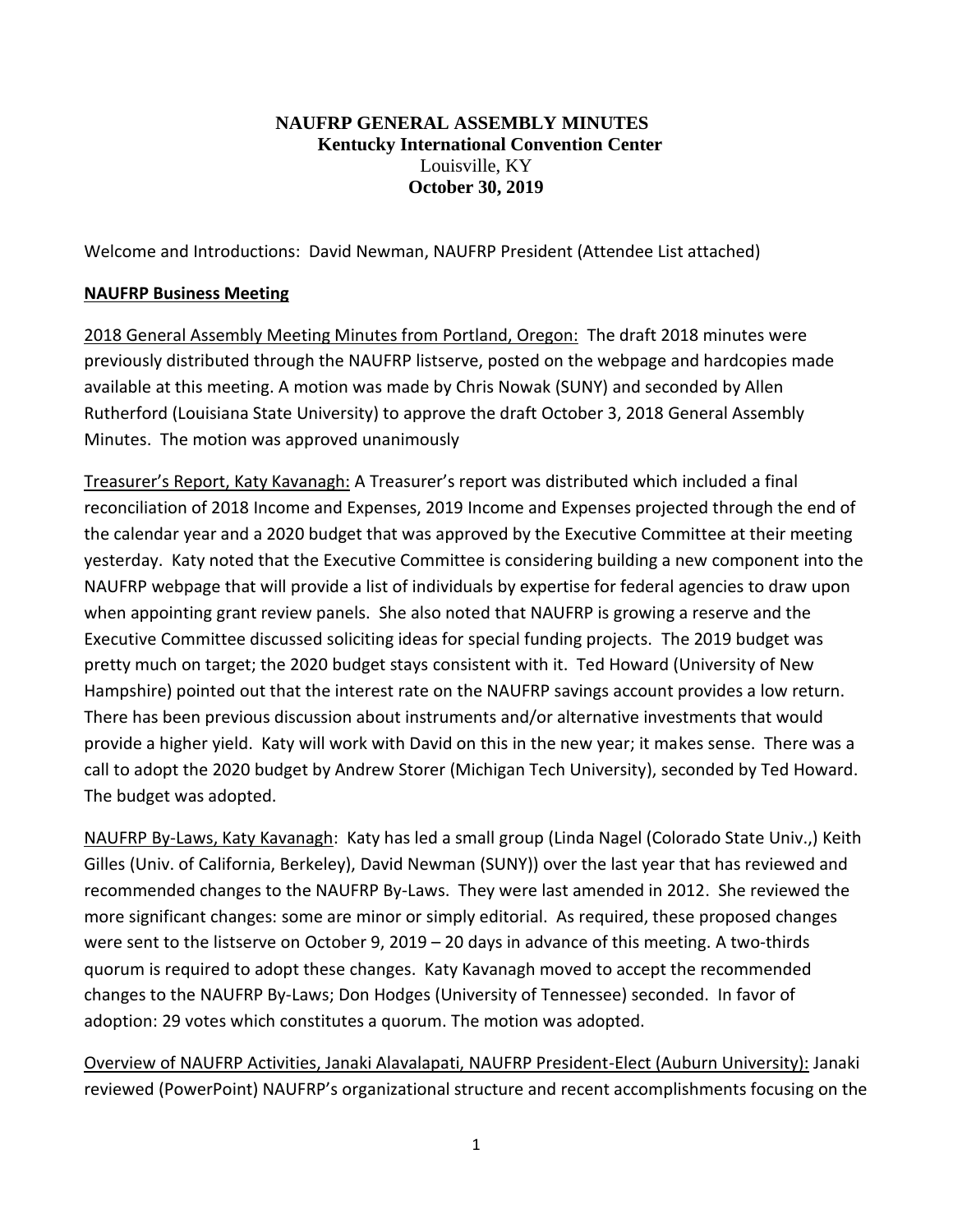one-pagers member institutions have been asked to develop highlighting McIntire-Stennis projects and successes. There was discussion about how they would be used. Keith Gilles said they plan to send theirs to the Council for Agricultural Research, Extension and Teaching (CARET) representatives to distribute in their meetings on the Hill. Randy urged NAUFRP representatives to use the one-pagers to educate governmental affairs people on campus. Dale Greene (University of Georgia) does this and further urged NAUFRP representatives to educate those people representing their institutions in DC. David Newman noted that Mary Watzin spent considerable time developing the template for McIntire-Stennis institution projects/programs. We need to 'sell' our programs and McStennis. Use your communications people to get out a message of what great things are done with your McStennis programs. Dale said the one-pagers are a perfect exercise for PhD students; make it a part of annual evaluation for faculty that have McStennis projects. Janaki reviewed additional NAUFRP accomplishments: update of the Science Fundamentals of Forest Biomass Carbon Accounting letter (September 2019) circulated among European scientists for signature; 2) 'Forest Sector Research Capacity" *Journal of Forestry* article, May 2019 and the APLU-NAUFRP Forest Health Initiative under development. He was asked on the last if the USFS has been engaged; Janaki assured they were very much so. New Efforts: David Newman addressed ongoing and new activities for NAUFRP. He emphasized the McStennis one-pagers and the intent to place them on the NAUFRP webpage. The template can be circulated again. A new chair for the Communications Committee is needed. One option discussed was for Red Baker to become Chair and Bob Wagner to take over the Research Chair from Red. David would like regular notices to the membership thru the listserve of what we are doing. The Executive Committee plans to meet in DC on March 2-3; it is an open meeting. He referenced the Forest Research National Summit held in Shepherdstown, West Virginia meeting in 2006; he is the only current Executive Committee member who attended that. It's been almost 15 years but it was very meaningful gathering. Both David and Janaki encouraged member involvement in NAUFRP. This accomplishments report will be on the webpage.

Washington Report, Randy, Nuckolls, Washington Counsel: Randy seconded David's message on the Shepherdstown Summit and the value of a similar one occurring in the future. He noted that APLU President Peter McPherson sent a letter to the Hill on appropriations last week recommending McStennis funding at \$41 million; it is currently funded at \$36 million. The House passed bill puts McStennis at \$38 million; it is flat in the Senate. AFRI is up \$30 million in the House bill. Randy expects agriculture appropriations will end up in a minibus bill (combination of several appropriations bills). The Senate has less funding to divvy up. Budget caps are eliminated. The real political fight is over funding for the Wall. He doesn't believe an agreement will be reached before Thanksgiving. There may be a Continuing Resolution carrying current funding levels thru February or March 2020. Next year is going to be mired in election politics. USDI F&W CRU's current year funding is \$18.4 million; it is flat in the Senate and up at \$24 million in the House. There are a lot of vacancies at USDA and USDI. Randy urged NAUFRP members to encourage their colleagues to become involved with the National Association of University Fish and Wildlife Programs (NAUFWP) a 'sister' association. They are working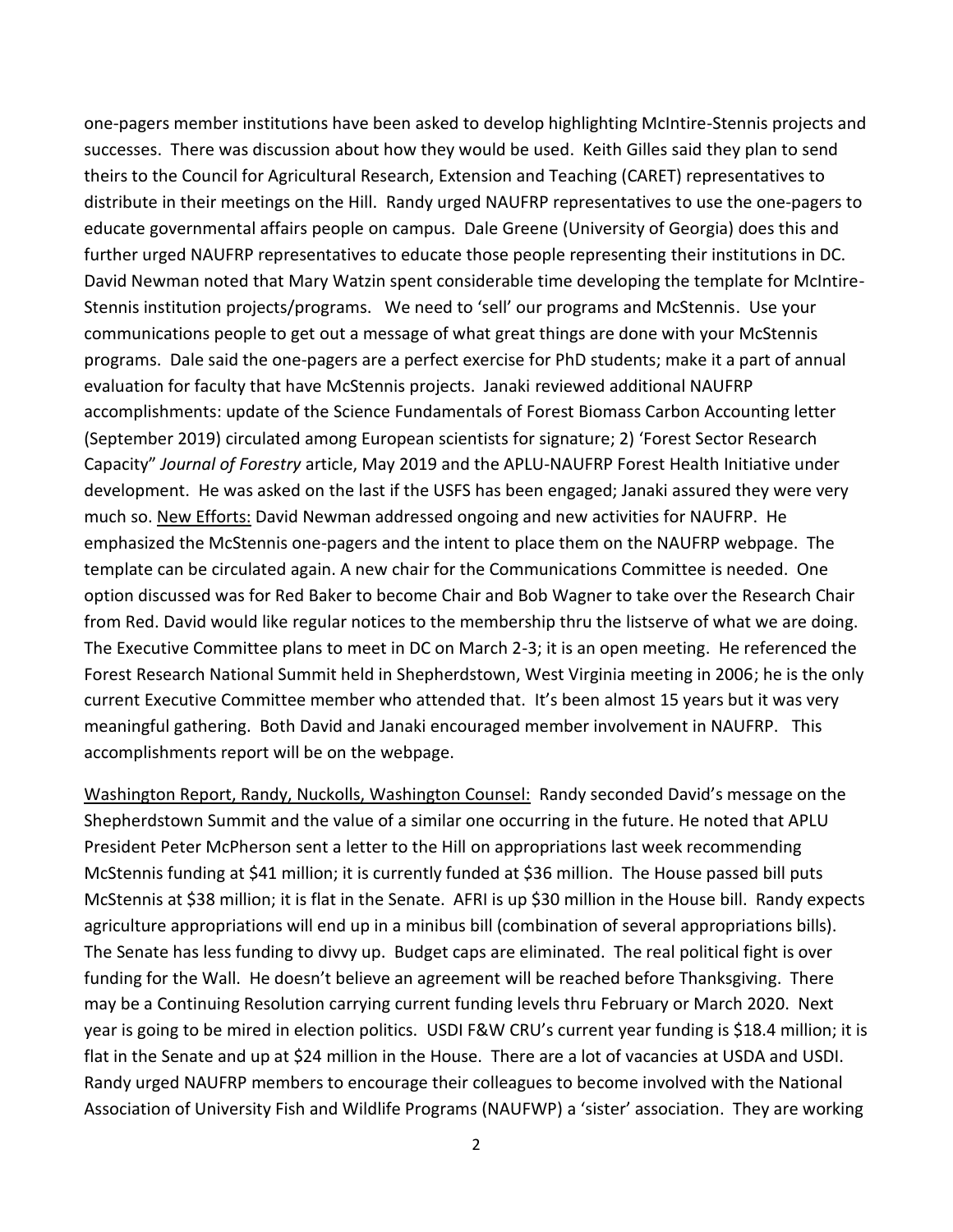on a Strategic Plan and moving towards more aggressive advocacy. The agriculture community (ag deans) has been promoting legislation sponsored by Senator Durbin (D-IL). The 'America Grows Act' calls for a five percent funding increase over five years for agriculture research. A letter has been circulated asking for organizations to sign on their support. Randy will follow-up and ensure NAUFRP is on it. Today the House Rules Committee will vote on setting a procedure for the Impeachment Process. He advised to keep an eye on the Supreme Court; it will have a big sway over the 2020 election and will likely be forced to make a ruling. There may be long-term implications for separation of powers and issues working their way through the court system (ACA/Obama Care, abortion, …). Another significant issue is NAFTA. The economy will matter in the election. In summary, Randy urged NAUFRP members to engage locally with Congressional staff and ensure McStennis/your programs are on your university president's priority list. Next year we need to re-engage with NIFA. They have lost two-thirds of their workforce. There have been a lot of communications about spending down McStennis funds. At one point over \$4 million of unspent McStennis dollars were at risk of being returned to the US Treasury; that amount has been reduced to under \$400,000. It is essential to obligate these funds earlier or they are at risk to being lost and make for a poor case in arguing for increased funding levels.

SAF Welcome: John McNulty, President, Tammy Cushing, Vice President and Terry Baker, CEO, Society of American Foresters: John and Terry reported on SAF activity and diversity efforts (Best Practices, new college guide, engaged with PLT, co-hosted with Michigan State University a carbon forum continuing education course, SAF staffing, membership communications). Paul Winistorfer (Virginia Tech) asked SAF to consider organizing/hosting a wood products national meeting with the Forest Products Society. David wanted to discuss NAUFRP feedback on the recent survey related to SAF consideration of offering the Certified Forester (CF) exam to graduating university students. Hans Williams (Stephen F. Austin State University) is on the SAF CF committee. The Executive Committee met and discussed this with Dave Lewis yesterday. From that discussion, there appears to be no definitive action at this point other than a potential pilot program. David asked the group to voice their questions and concerns. George Hopper (Mississippi State University) thinks a lot more discussion is needed especially around what is happening with national certification (national certification exam). He feels very strongly on this. Accreditation deals with curriculum. This is an opportunity for us to evaluate and assess how our curriculum is doing; it will also help with professional creditability. George noted a lot of people have said they missed the survey. Maybe there is a chance to re-survey (resend the survey) and see if there is a difference of opinion. Whatever we do, George thinks NAUFRP should take the lead. Tammy is at Oregon State University and though she doesn't sit on the CF committee she feels there is no intention of requiring the certification exam. Accreditation and Certification are not at all linked. Hans, NAUFRP's representative on CF committee, said the idea was to see if there was interest from the universities. The survey was brief and time frame short because the committee's deadline was December. The intent is to be transparent. A pilot is being discussed the thinking is this will move the marker towards increased professionalism. They are aware of the concerns that the survey was short on timing and may reopen it, however, they

3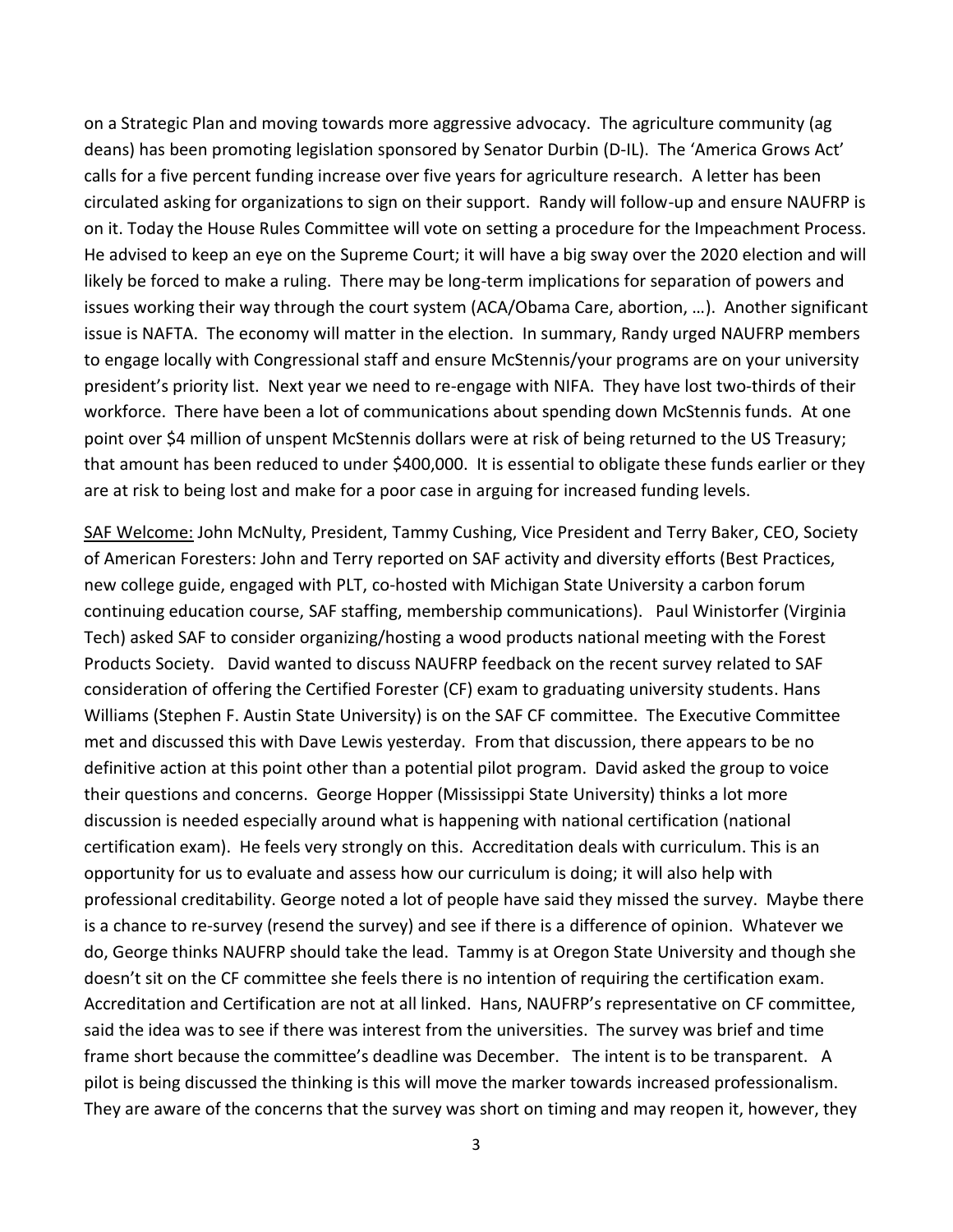are not sure who responded to the first one. If they do send it out again, it would be a short time frame. It is not intended to be statistical. David affirmed NAUFRP's interest in re-sending the survey. Andrew Storer (Michigan Tech University) is not sure what is being proposed; what would be different? He is also concerned about the timing of the survey; it was a tight timeframe before and he would want broader input from his faculty. It is an important issue that affects students, faculty and wouldbe employers. Matt McBroom (SFA) asked whether there have been any queries or discussion of how this would relate to State registration exams. John McNulty said he has not had that conversation with Dave Lewis, chair of the CF committee. Hans acknowledged George Hopper and Andrew Storer have made a good point: do employers see value in having certification. He agrees with Keith Belli that government agencies do not have an interest in this kind of credentialing. John McNulty noted he is as an employer and sees value in CF but the way it is currently structure they are not getting students. He feels a CF would make a difference after 4-5 years of work experience. Keith Gilles (University of California, Berkeley) noted a parallel study of certified arborists. Hans said they have not really looked closely, but have talked generally about the International Society of Arborists (ISA) exam/certification. ISA does not have market value. Keith Gilles said we can learn from the ISA nation-wide experience. Other comments about ISA: they have buy in and the key to ISA is state requirements.

Scott Angle, Director, USDA National Institute of Food and Agriculture *(by phone/Zoom)***:** Director Angle discussed the agency's relocation to Kansas City. He will split his time evenly between there and DC. Six agency liaisons have been named, including Eric Norland; they will remain in DC. They are beginning to rebuild by first looking at their business and organization structure. He will be at the upcoming APLU Annual Meeting and begin soliciting how the agency can be responsive to the landgrant community. He invited NAUFRP's input. They will be taking input through the end of January. His view is this is a unique opportunity in government to make changes. They will be hiring about 200 people and want NAUFRP members' faculty and students to apply. He will try and communicate as much as possible. This is a critical time for communications. They plan to have 350 employees in three years placed in Kansas City; 52 have made the move. Angle expects the agency to be in reasonable shape by Spring 2020 but it will be at least one year before they are fully staffed.

Eric Norland, NIFA, National Science Liaison: NIFA staff were first informed on August 8, 2018 about the agency's relocation; they read it in a press release. First question for all was 'where is my job'. It was very difficult to compete against colleagues. Six liaison positions were established and Eric is responsible for 'Natural and Environmental Science". Initially they were going to give up all program responsibilities but Eric has RREA in DC for now. With staffing changes, he thinks a NAUFRP Reviewer data base would be valuable. They will be hiring 70-80 program leaders who won't have background. This would make the data base very important. Eric said they are rebuilding and reconstituting NIFA; he hopes they can figure out what they need. This is an opportunity for NAUFRP to tell NIFA what it needs and wants. NIFA has not dealt with wood or fish/wildlife xxx yet. Eric again called on NAUFRP to provide ideas about feedback up front on Structure as to what it should look like, as well as NPLs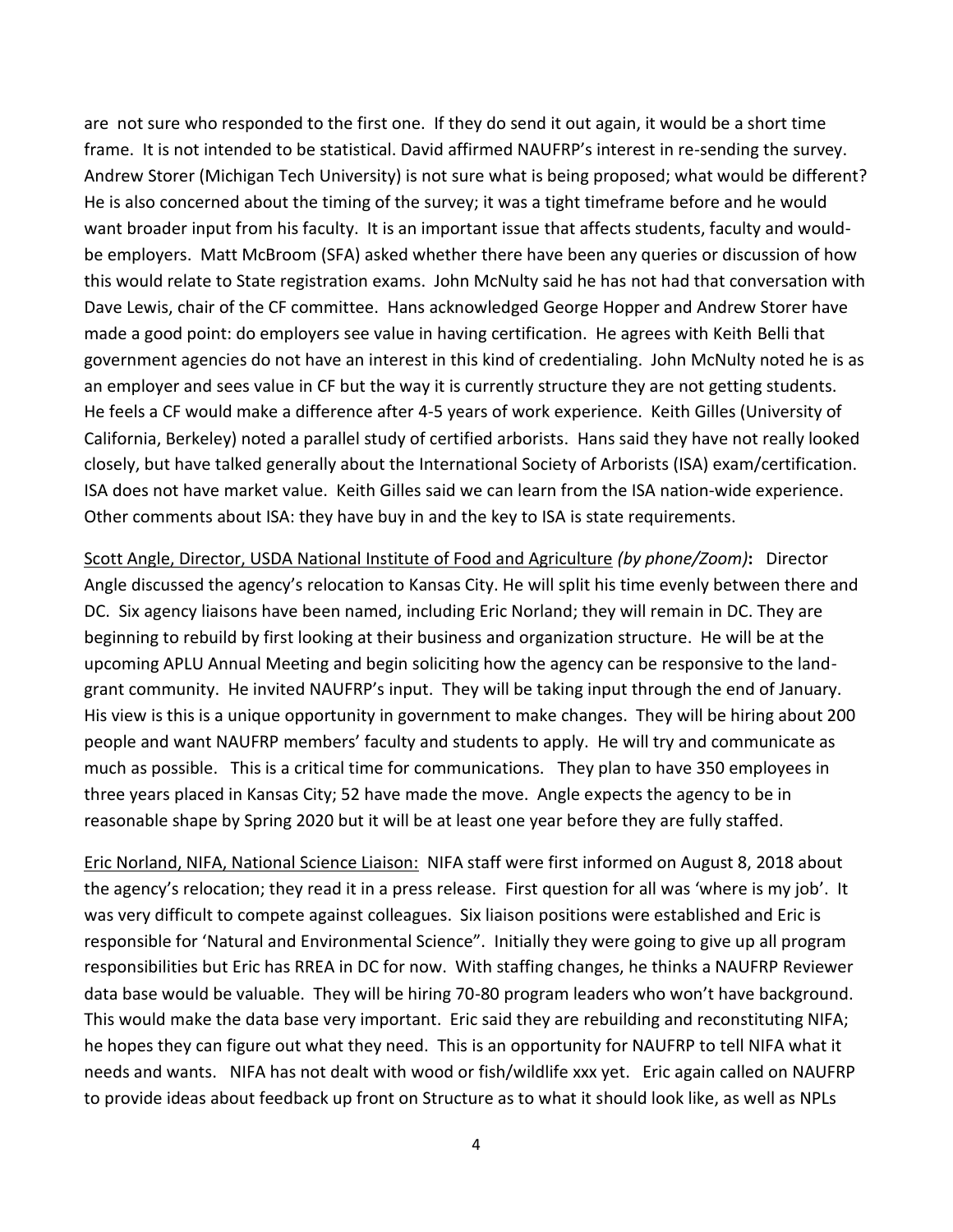and topics of research within the next three months – end of January. Eric will tract more closely and communicate with us. David Newman referenced the on-going question for NAUFRP – where does natural resources fit within NIFA? Could there be a stronger emphasis on natural resources? Eric said when Roger Beachy was there, AFRI was about grand challenges. Today it is about sustainable agricultural systems; you need to find yourselves in there. Randy says an important topic is continuing capacity funds. Initially the America Grows Act did not include them. It would increase ag research funding from \$200 to \$400 million and not all would be competitive dollars. George Hopper reiterated that we have had this discussion about natural resource and forestry research in NIFA forever. He would like to see an analysis of the AFRI dollar percentage going to natural resources. Eric advises to choose words carefully regarding sustainable agriculture. George wants a committee and process to move and be at the table. In addition he thinks we need to say what practices we want changed. This is a big opportunity to take advantage of and incorporate 'Best Practices'.

Daniel Cassidy, NIFA Program Leader, Forestry Research and Education: Daniel is responsible for the McIntire-Stennis (McStennis) Cooperative Forestry Program. He noted it has been a rough couple of years for the agency. He has sent out a packet stating what he needs for McStennis. He is allowed 30 days to review proposal but his actual turnaround is 15 days. The McStennis funding draw down experience has been a very useful effort. At one point there was over \$4 million in undrawn funds subject to return to the US Treasury; now it is down to \$400,000. They will keep up with this on a quarterly basis in the future. Two tribal colleges are newly eligible for McStennis funds (Salish Kootenai College and Leech Lake Tribal College) They need a letter from their Governors for a first year allocation. Daniel reviewed that McStennis funds are state funds that the Governor determines what allocations are when there is more than one eligible institution. They have discussed reviewing the allocations with the Governors every five years. Daniel wants to send the one-pagers to the Governors to demonstrate what is being accomplished at the institutions through McStennis. Daniel announced LaTosha Lyte is leaving NIFA at the end of the month for the US Forest Service. Randy asked Daniel if the communications that go to the Governors outline McStennis criteria and matching requirements; Daniel says yes that is explained. He is available to come and visit schools.

Steve Anderson, President, Forest History Society: Steve gave an update on the Forest History Society (FHS). They have completed the move to their new facility adjacent to the Duke University campus.

Workshop/Breakout:Best Practices in K-12 Outreach and Recruitment into Forestry Programs, Andrew Storer**,** NAUFRP Education Chair: Andrew explained the purpose of the breakout session is to develop an overview of activities by forestry programs engaged with K-12 communities and how they are evaluated to use for brainstorming new approaches. The results will be summarized and circulated.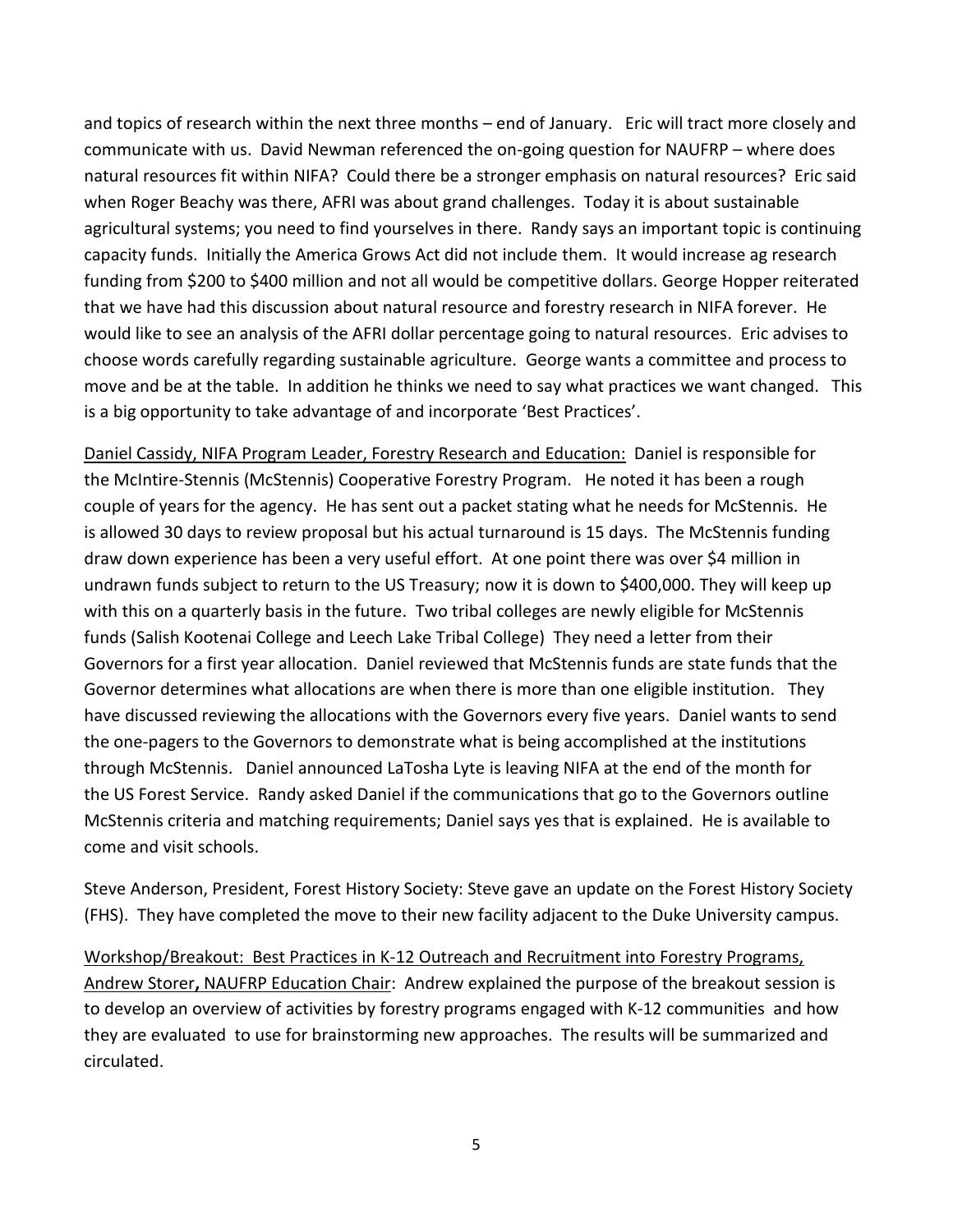Alex Friend, Deputy Chief, USDA Forest Service Research & Development: Alex has been in the job almost a year. He wants to provide an update today and discuss ways to collaborate; he is aware of the questions around indirect costs and tuition and wants to address those. He said there is a real tilt within the agency/USDA towards active forest management and feels this is a good opportunity to get some things done. He wants to build collaborative space. Alex's vision for R&D is enhanced research rigor and its impact on the whole agency through effective delivery. He discussed the agency's guiding principles for research and the priorities set by the Forest Service Chief. For years most of the agency's budget has been going to cover fire suppression costs. The recent Congressional fix is positive but just getting underway. There was a question about the Joint Fire Science Program. Alex says the budget problem there is a leadership issue. Bob Wagner noted the erosion of R&D capacity and the proposal that he, Red, Michael Goergen (US Endowment) have been working on to stem that erosion and rebuild capacity. A key mechanism towards solving this is through the shared stewardship of our research and development resources. Alex shares this idea and wants to 'sit down' and determine what are the win-wins and niches for all of us and then build on our strengths. We need to look for other/new models for working with government, industry, academics. Alex we have been successful in restoring R&D dollars; we have Congress to thank for that.

Carlton Owen, President and CEO, U.S. Endowment for Forestry and Communities: David Newman recognized that Carlton is to receive the SAF Gifford Pinchot Medal award tomorrow. Carlton provided background on the Endowment noting our whole (forestry) sector has declined. There has been a loss of over 500,000 employees. We are doing a poor job of making people understand what forestry is about; we need to reach across lines. Markets matter and illustrated an example using water. Carlton believes in leverage and asked what can we do to move the needle on a short-term project, for example, mass timber. The Endowment helped to create two public check-offs (softwood lumber and paper) which have led to real change. An audacious project they are currently contributing to is a biomass torrefaction plant being built in John Day, OR scheduled to open in 2020. They sponsored the first Forest Innovation Reviews (FIRz) forum at the University of Georgia in September 2019; the next will be sponsored by Oregon State University in June 2020. FIRz is intended to explore innovative ideas to solve significant challenges to the forestry/natural resource communities. They helped found the Sustainable Forestry and African American Land Retention (SFLR) program and are handing it ff to the American Forest Foundation for further development . The Endowment is an innovator and is not about running long-term programs. The proposed R&D Summit is a recommendation that came out of the Blue Ribbon Commission of Forest and Forest Products: Research and Development in the 21<sup>st</sup> Century. The goal is to bring leaders of forestry together. The delay in moving this forward is due to the NIFA move; they are going forward with or without NIFA. Paul Winistorfer (Virginia Tech) asked what the Endowment's most successful projects are: Carlton says the check-off, despite hate mail. It has brought \$40 million for research and promotion Paper is going to die. Hardwood needs the support worse than any of the industries. FS R&D is another problem. Residual wood products need markets. We need consortiums to deal with these issues and problems; it was done with forest